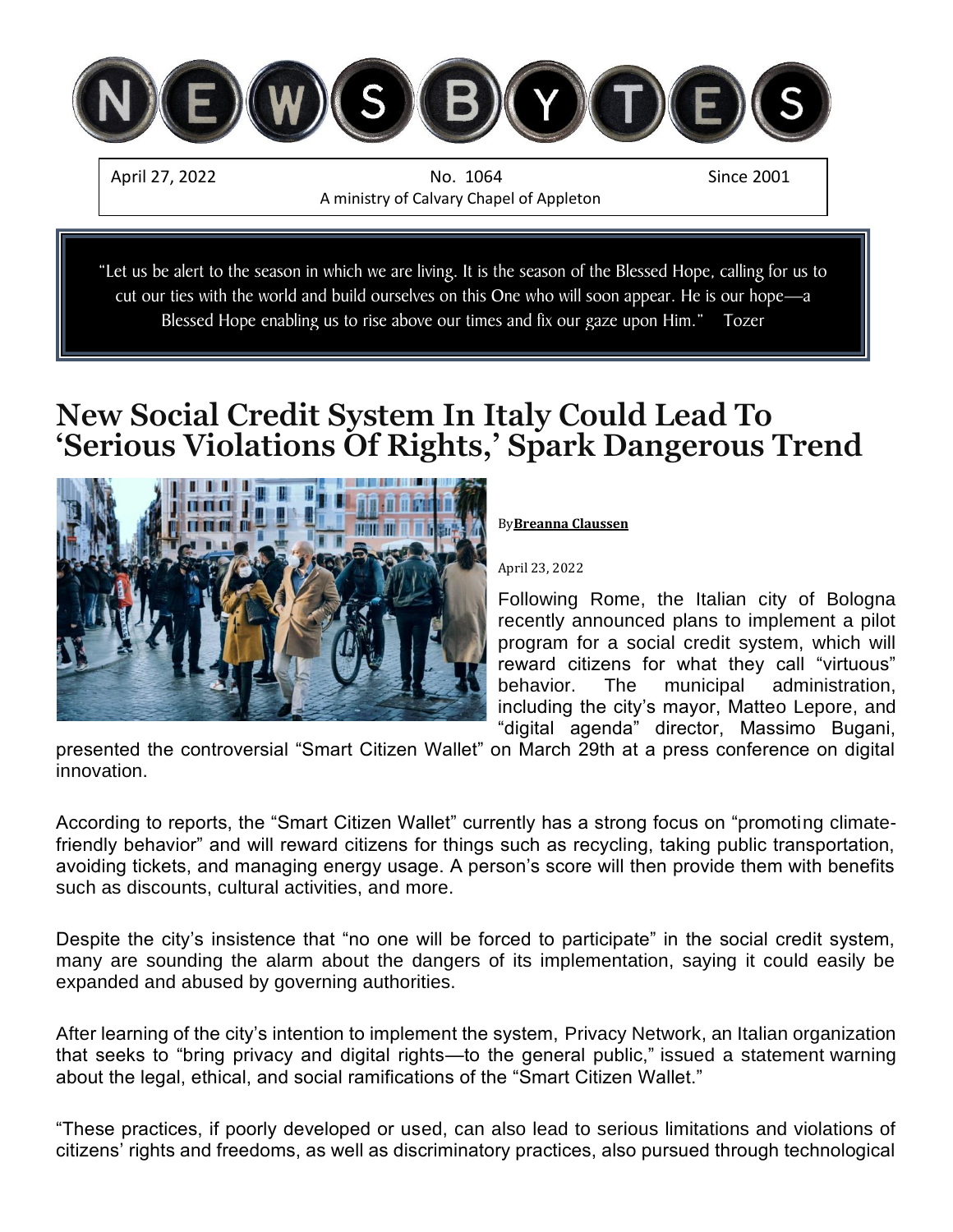means, such as 'social credit' systems (or social scoring)," the statement stressed. "Our concern is increased by the fact that similar systems have already been introduced in other Italian cities as well; first of all in Rome, where the Smart Citizen Wallet is already being tested."

Many are comparing the "Smart Citizen Wallet" to China's social credit system, which punishes and rewards members of society based on what they determine to be good or bad conduct.

According to *[The Hill](https://thehill.com/opinion/finance/565860-coming-soon-americas-own-social-credit-system/?rl=1)*, "China's social credit system is a combination of government and business surveillance that gives citizens a 'score' that can restrict the ability of individuals to take actions  $$ such as purchasing plane tickets, acquiring property or taking loans — because of behaviors."

An Italian author, Beatrice Silenzi, [warned](https://www.fcom.it/portafoglio-del-cittadino-virtuoso-smart-citizen-wallet/) that potentially under the Italian system, as is already the case in China, "citizens will be assessed on the basis of obedience to the municipal administration."

The well-scoring person "will become a Serie A citizen, enjoying greater rights than everyone else," Silenzi cautioned.

Concern is mounting that more regions and governments will soon decide to jump on the bandwagon by adopting their own social credit systems to supposedly battle various "social issues."

Similar to the new Italian pilot program, the United Nations Framework Convention on Climate Change and Mastercard joined forces in 2021 under the guise of combating so-called "climate change," to create [their own social credit system.](https://harbingersdaily.com/mastercard-un-join-forces-with-co2-monitoring-credit-card-that-tracks-cuts-off-spending-when-carbon-max-reached/)

The UNFCCC and Mastercard designed a new kind of credit card, which received overflowing praise from the World Economic Forum, that helps users take "responsibility for every transaction" by having their spending monitored and cut off when their "carbon max" has been reached.

Examining Biblical Prophecy sheds startling light on the question of whether a social credit system will be used and abused by governments in the future.

In the book of Revelation, the Bible warns readers that a global government will form on earth in the future and that its leader will restrict the rights of citizens to buy and sell based on their submission to him and his government [\(Rev. 13\)](https://www.biblegateway.com/passage/?search=Revelation+13&version=KJV). This leader, the "antichrist," will demand that "all kindreds, and tongues, and nations" worship him and accept his "mark" during the seven-year tribulation:

*Revelation 13:16-17 KJV – "And he causeth all, both small and great, rich and poor, free and bond, to receive a mark in their right hand, or in their foreheads: And that no man might buy or sell, save he that had the mark, or the name of the beast, or the number of his name."*

The implementation of social credit scoring systems, the [globalists' push](https://harbingersdaily.com/globalist-summit-asks-if-we-are-ready-for-a-new-world-order-insists-globe-is-on-the-brink-of-dramatic-financial-system-change/) toward "abandon[ing] the traditional system of money" in exchange for digital, and the public conditioning to accept such government overreach, should be eye-opening. It demonstrates that this antichrist system, described in Scripture, is brazenly at the door.

As Christian author [Jonathan Brentner](https://harbingersdaily.com/author/jonathan-brentner/) recently [explained,](https://harbingersdaily.com/ukraine-its-what-people-dont-see-that-matters/) amid all of the agenda-driven deception, there is good news for those who know Christ and have accepted [His free gift of Salvation.](https://harbingersdaily.com/abcs-of-salvation/)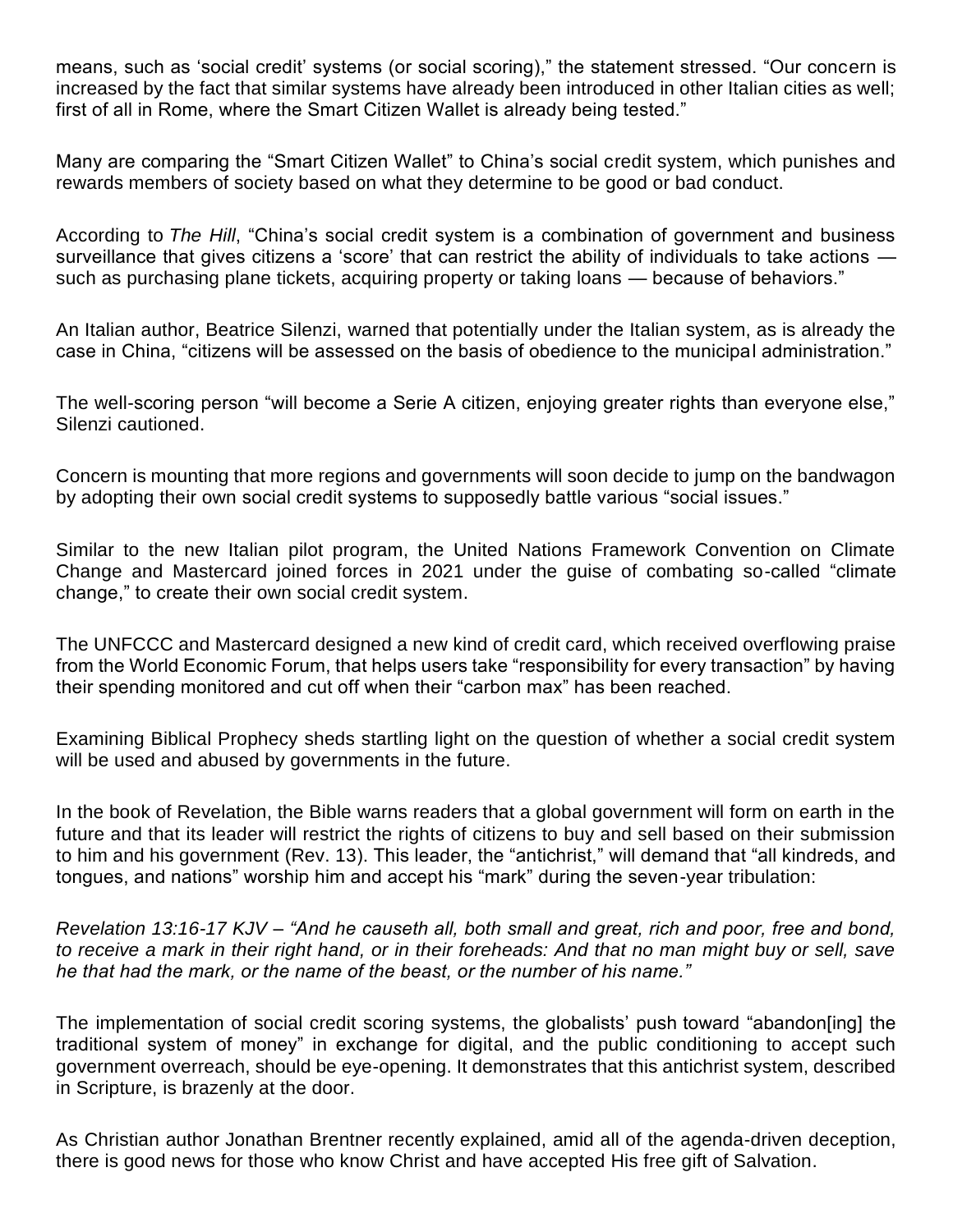"The good news is that the Lord will come for us before the start of the Tribulation and the appearance of the antichrist upon the world scene," he underscored. "All of those in Christ will miss all of the wrath of the day of the Lord [\(1 Thessalonians 5:1-11\)](https://www.biblegateway.com/passage/?search=1+Thessalonians+5%3A1-11&version=KJV), this is the assurance of biblical prophecy."

Jesus tells Christians, "when these things **begin to come to pass**, then look up, and lift up your heads; for your redemption draweth nigh" [\(Luke 21:28\)](https://www.biblegateway.com/passage/?search=luke+21%3A28&version=KJV).

# **The FBI is spending millions on social media tracking software**

## By [Aaron Schaffer](https://www.washingtonpost.com/people/aaron-schaffer/)

FBI Director Christopher Wray should testify to Congress about the contract, says Rep. Jim Jordan (R-Ohio), the top Republican on the House Judiciary Committee. (Jabin Botsford/The Washington Post)

Social media users seemed to [foreshadow](https://www.washingtonpost.com/technology/2022/01/04/facebook-election-misinformation-capitol-riot/?itid=lk_inline_manual_6) the Jan. 6 attack on the U.S. Capitol — and the FBI apparently missed it.

Now, the FBI is doubling down on tracking social media posts, spending millions of dollars on thousands of licenses to powerful social media monitoring technology that privacy and civil liberties advocates say raise serious concerns.

The FBI has [contracted](https://sam.gov/opp/3175f72a55e54307b8c46d24ae10ff35/view) for 5,000 licenses to use Babel X, a software made by Babel Street that [lets](https://www.washingtonpost.com/business/economy/for-this-company-online-surveillance-leads-to-profit-in-washingtons-suburbs/2017/09/08/6067c924-9409-11e7-89fa-bb822a46da5b_story.html?itid=lk_inline_manual_8)  [users search](https://www.washingtonpost.com/business/economy/for-this-company-online-surveillance-leads-to-profit-in-washingtons-suburbs/2017/09/08/6067c924-9409-11e7-89fa-bb822a46da5b_story.html?itid=lk_inline_manual_8) social media sites within a geographic area and use other parameters. The contract began March 30 and is worth as much as \$27 million. The FBI has already [agreed](https://www.fpds.gov/ezsearch/fpdsportal?q=panamerica+PIID%3A%2215F06722C0000258%22&s=FPDS.GOV&templateName=1.5.2&indexName=awardfull&x=0&y=0&sortBy=SIGNED_DATE&desc=Y) to pay an IT vendor around \$5 million for the first year of the contract, procurement records indicate. The contract has not previously been reported.

The Justice Department has previously had Babel X in its arsenal, contracting records show. But the new contract appears to be by far the most the agency has ever shelled out for the software, and is one of the largest contracts for the software by a civilian agency, experts said.

• "It's both per-year the biggest I'm aware of in terms of obligation, and it's also the fact that it's a five-year contract," said Jack Poulson, who runs the research advocacy group Tech Inquiry. "So if you combine those two things, it's the biggest Babel Street contract I'm aware of."

And while it's not clear what exactly the contract entails, contracting documents provide a blueprint for the FBI's aspirations for the technology. Babel Street and IT vendor Panamerica Computers didn't respond to requests for comment about the terms of the contract.

"The FBI uses social media tools to search publicly available information pertinent to predicated investigations in order to identify and respond to threats of violence, acts of terrorism, and potential federal violations within the scope of the FBI's mission," the FBI said in a statement after this story was first published.

### Political fallout

Social media monitoring is still controversial on Capitol Hill, where the contract could be scrutinized by lawmakers in both parties. Some Democrats are anxious about creeping government surveillance,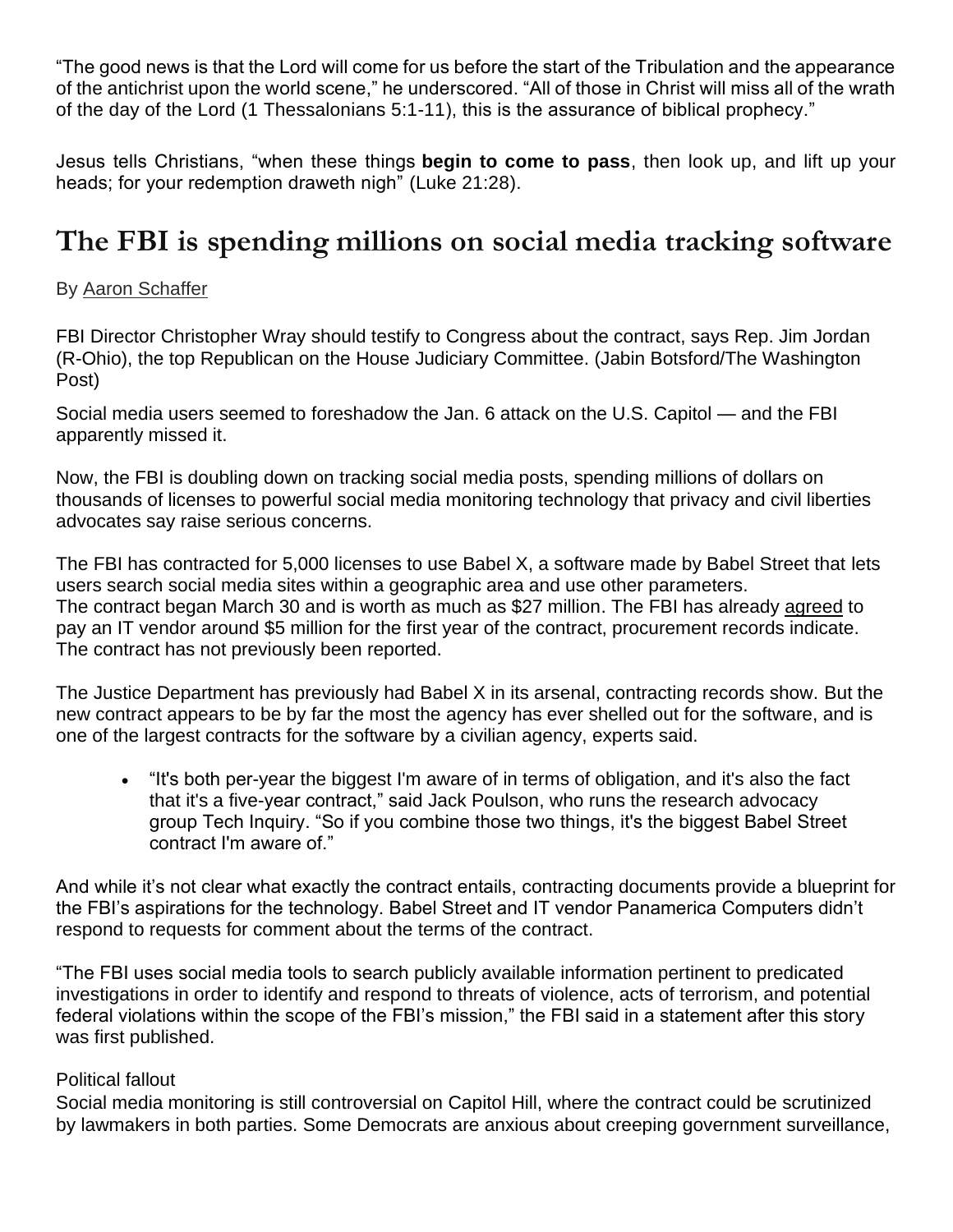while Republicans have focused on the idea that the government could be monitoring political speech.

Rep. Jim Jordan (Ohio), top Republican on the House Judiciary Committee, told The Cybersecurity 202 that he's calling for a briefing by the FBI on the issue.

• Jordan said he has "real concerns based on the [FBI's] history and based on the fact that we don't know how they're using it and who they're going after," noting that he'd like FBI Director Christopher A. Wray to testify before the committee so he can get answers about the contract, NSO Group's [Pegasus spyware](https://www.cnbc.com/2022/03/03/apple-and-fbi-grilled-by-lawmakers-on-spyware-from-israeli-nso-group.html) and other issues.

#### The FBI's asks

The FBI awarded the contract for 5,000 Babel X licenses after telling contractors it wanted software to "gather information" from "Twitter, Facebook, Instagram, YouTube, LinkedIn, Deep/Dark Web, VK and Telegram."

- Also on the list: The FBI listed a slew of "preferable" but not required platforms, including 8Kun, Discord, Gab, Parler, Reddit, Snapchat, TikTok and Weibo.
- Inclusion of conservative-preferred social media networks Gab and Parler on that list could also draw Republican attention on Capitol Hill.

In contracting documents, the FBI estimates that its 5,000 licensees will run around 20,000 keyword searches every month, though it cautioned that that's "merely an estimate." (For context, the FBI last year [got funding](https://www.oversight.gov/sites/default/files/oig-reports/DOJ/22-021.pdf) for around 36,000 employees — including around 13,000 special agents and 3,000 intelligence analysts.)

In its contracting documents, the FBI reiterates that it only wants access to publicly available information, "meaning no logins or court orders are required to access them." Tools searching for such information "provide critical information without being intrusive because the data they return is publicly available," the FBI said in a document.

### Surveillance practices

At first glance, the FBI seems to have a point: Why would it be a privacy violation to analyze and probe information that anyone can see?

But: the FBI will be looking at a vast amount of data as part of the contract, with contracting documents asking for searches and translation abilities in at least seven foreign languages, along with geofencing and even analyzing emotions and sentiments to "be able to determine likely attitudes of the targets." It also added other features, like emoji searches, "predictive analytics" and bot detection, as being optional but desired.

"Five-thousand licenses for social media monitoring in real time means that thousands of FBI agents will be looking for key words and topics on an ongoing basis with social media surveillance targeting at least eight languages," said Greg Nojeim, a senior counsel and co-director at the Center for Democracy and Technology's Security and Surveillance Project. "The risk of misinterpretation is high. So is the risk that an FBI agent who misinterpreted what you said on social media will come knocking on your door."

"It turns out that people dismissed as paranoid because they thought Big Brother was watching everything they say on social media were not paranoid after all," Nojeim said.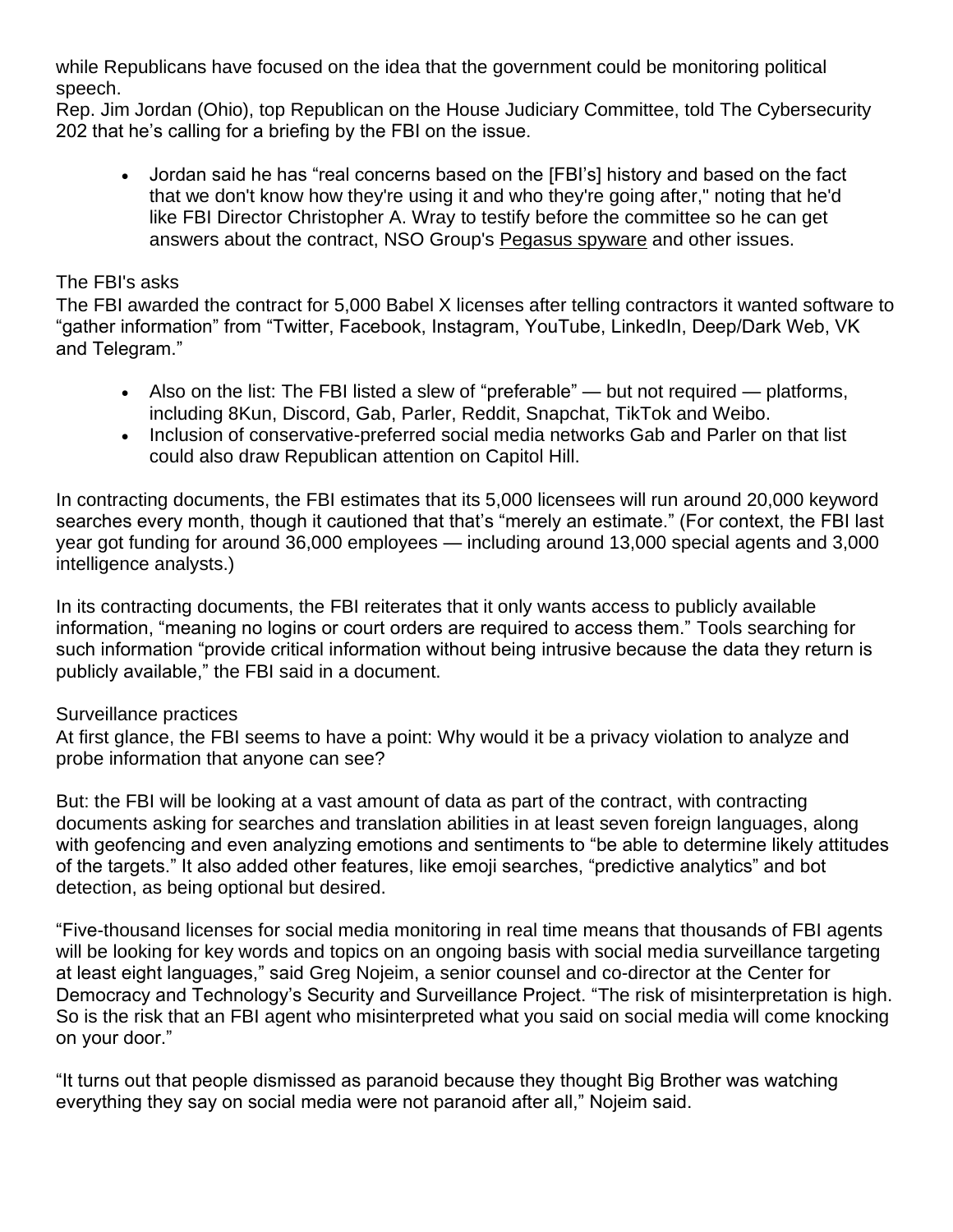The efficacy of features that claim to analyze online sentiments is also unclear. "There is little evidence that sentiment analysis which is part of the project is at all accurate," said Faiza Patel, who co-directs the Brennan Center for Justice's Liberty and National Security Program.

## Concerns

Matt Cagle, a staff attorney at the ACLU of Northern California, said social media surveillance raises civil liberties concerns even if the surveillance is focused on public posts and profiles.

- "The First Amendment protects online speech, period," he said. "People should not have to exercise their free speech behind privacy settings in order to avoid being surveilled."
- The FBI's guidelines are "so lax that they permit this social media surveillance even in 'assessments' when the FBI lacks the scintilla of evidence of crime that it needs to open a preliminary investigation," Nojeim said.

The FBI says its "intent is to analyze past events," although it also wants to continuously run "persistent," automated searches as often as every eight minutes, the documents show. In the documents, the FBI said a "predictive analytics" feature — to "point toward possible actions of a subject or group" — would be "desirable."

That's also cause for concern, Cagle said.

"The government also wants the ability to predict the future based on social media posts — not only is this impossible, in all likelihood it will risk further bias and harm against the same people that the government has historically mislabeled as suspicious, including movement leaders, immigrants and members of religious and ethnic minorities," he said.

# **What a Time to Be Alive and Well**

## By Edwin Tan

There is still a segment of believers who simply cannot stomach the fact that they are living in astounding prophetic moments. The great prophets of the Old Testament, as well as the early Church Fathers, longed for these unravelings, which are at an incredible warp speed. They passed on way before the very roots of what is happening ever displayed their green shoots. Those who are alive and have all their vital signs in good order would be arguably that cohort in the pages of history that witnesses living Bible prophecy!

Perhaps some of them came across the Olivet Discourse during their Sunday School years. They probably shrugged off what the Saviour said and probably discounted heavily the prospect of being alive at these times. Maybe they would not live to see this seemingly scary stuff. Ironically speaking, they are alive and in great shape, while wars accompanied by rumours of wars stare point-blank at both retinas. None of them are comatose when they hear of an imminent economic collapse of worldwide proportions and a looming threat of a global famine!

These folks will momentarily look back at the wonder years which they were part of, but more so their dearly departed who avoided present-day nasties — these people have had it seemingly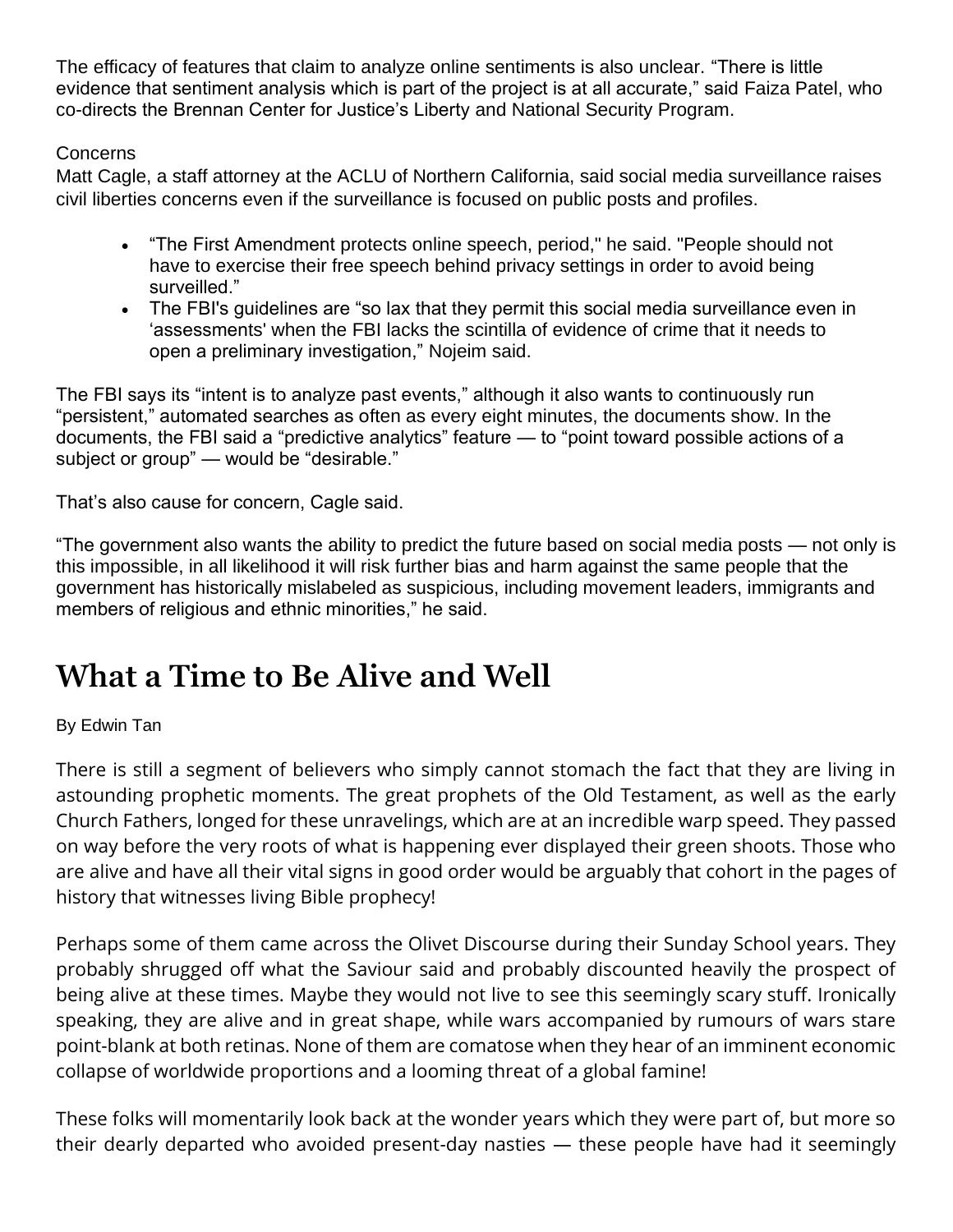much better! Parents, grandparents, and even great grandparents savored a portion of history that would be sorely missed. Life then was relatively more than decent when compared to currentday deficiencies. So many could only wonder at and ponder the prospect of living to see more deprivations as the scourge of the Great Reset looms large. Enough to make some wish they were born in the days of stagecoaches! Envy those who went home early because of a ravaging brain tumor, if not a fatal car crash at the hands of a drunk at the wheel?

Hang on a second there! You folks are missing something – big time. That is what the author of confusion so ordered; he is making you run the needless gauntlet of so-called shattered dreams and hopes. By what standards? Earthly! Treasures on earth that are poised to be stolen by a cabal of very wicked people. On this very sad note, the genuine hope has been suppressed and denied — this happens when the emphasis is worldly versus the good spiritual!

To make sense of what is really going on and at the same time benefit fully, there is only one thing — connect with God! When one is closely connected with the Lord, the Holy Spirit is there to minister to us, giving us a fascinatingly different lens with respect to the current ominous backdrop.

"But God has revealed them to us through His Spirit. For the Spirit searches all things, yes, the deep things of God. For what man knows the things of a man except the spirit of the man which is in him? Even so no one knows the things of God except the Spirit of God. Now we have received, not the spirit of the world, but the Spirit who is from God, that we might know the things that have been freely given to us by God" (1 Corinthians 2:10-12).

It would not even cost a dime for the deep things of our Heavenly Father to be revealed to us. This is really awesome material; there is enough muscle to shatter existing mindsets. At this juncture, lingering memories lose their relevance when long-held viewpoints are pummeled by the many truths which emanate from the Spirit of God. We can definitely have a uniquely inspirational glimpse of the immediate future — never missing out on the numerous silver linings amidst the darkening.

There is absolutely no need to wallow in hopelessness which everything associated with the fallen planet is only available. The father of lies only tells everybody that there is doom and gloom, which makes living pointless. But the Way, the Truth and the Life says so very differently — there are great and mighty things which are possible. This being the case even in gravity-defying fashion in these times.

"Most assuredly, I say to you, he who believes in Me, the works that I do he will do also; and greater works than these he will do, because I go to my Father. And whatever you ask in My name, that I will do, that the Father may be glorified in the Son. If you ask anything in My name, I will do it" (John 14:12-14).

Wise up, brothers and sisters in the Lord; do not fall for the snare the enemy has set. Be aware of one thing; these things tell us that the moment of redemption is really close — so look up as eternity draweth nigh (Luke 21:28). It is not like what you experienced so far — everything having